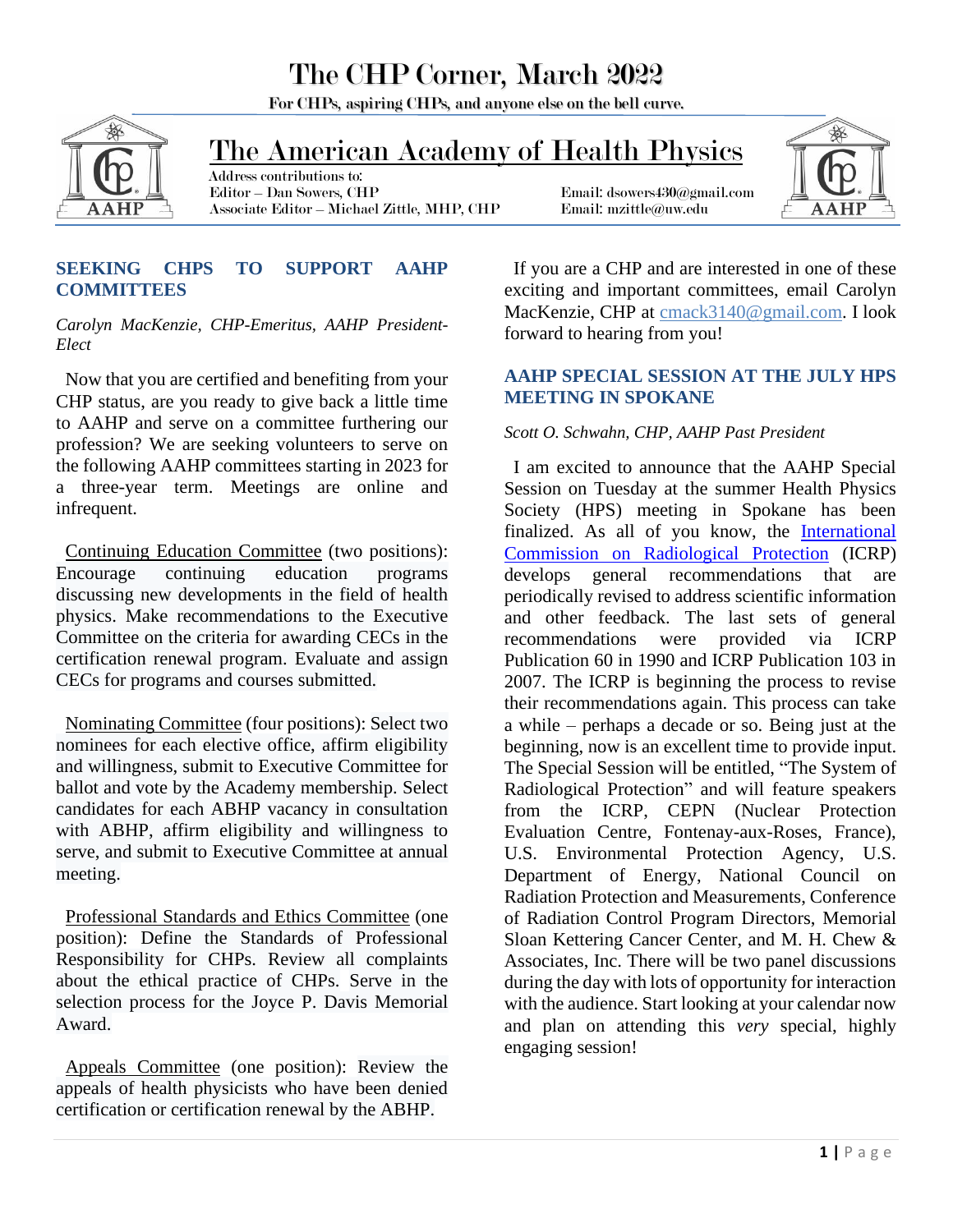#### **PASS/FAIL RATE FOR 2019 - 2021 PART I AND PART II EXAMINATIONS**

#### *Kyle Kleinhans, CHP, ABHP Chair*

 The ABHP has reviewed the pass/fail rate by both major and degree for the 2019 – 2021 exams. Only the candidate's highest degree was included*.* Table 1 displays data for Part I and Table 2 displays data for Part II.

| <b>Major</b>                             | <b>Degree</b>    | Pass           | Fail             |
|------------------------------------------|------------------|----------------|------------------|
| <b>Agricultural Sciences and Natural</b> | B.S.             | $\mathbf{1}$   | $\overline{0}$   |
| Resources                                |                  |                |                  |
| <b>Applied Physics</b>                   | B.S.             | $\mathbf{1}$   | $\overline{0}$   |
| <b>Applied Physics</b>                   | Ph.D.            | $\mathbf{1}$   | $\overline{0}$   |
| Astrophysics                             | B.S.             | $\mathbf{1}$   | $\mathbf{1}$     |
| <b>Biochemistry and Genetics</b>         | B.S.             | $\mathbf{1}$   | $\overline{0}$   |
| <b>Biology</b>                           | B.S.             | $\overline{0}$ | $\mathbf{1}$     |
| <b>Biomedical Physics and Biology</b>    | B.A.             | $\overline{0}$ | $\mathbf{1}$     |
| <b>Business Administration</b>           | <b>Masters</b>   | $\overline{0}$ | $\overline{2}$   |
| <b>Chemical Engineering</b>              | B.S.             | $\mathbf{1}$   | $\mathbf{1}$     |
| Chemistry                                | B.S.             | $\overline{2}$ | $\overline{2}$   |
| Engineering                              | <b>Masters</b>   | $\mathbf{1}$   | $\overline{0}$   |
| <b>Engineering Physics</b>               | M.S.             | 1              | $\boldsymbol{0}$ |
| <b>Environmental Health/Science</b>      | B.S.             | $\overline{2}$ | $\overline{0}$   |
| <b>Environmental Studies</b>             | M.S.             | $\overline{0}$ | $\mathbf{1}$     |
| <b>Experimental Nuclear Physics</b>      | Ph.D.            | $\mathbf{1}$   | $\overline{0}$   |
| Geology                                  | B.S.             | $\overline{0}$ | $\mathbf{1}$     |
| <b>Health Physics</b>                    | B.S.             | 6              | 7                |
| <b>Health Physics</b>                    | M.S.             | 38             | 29               |
| <b>Health Physics</b>                    | Ph.D.            | $\mathbf{1}$   | $\mathbf{1}$     |
| Human Biology                            | B.S.             | $\mathbf{1}$   | $\overline{0}$   |
| <b>Industrial Technology</b>             | B.S.             | $\overline{0}$ | $\mathbf{1}$     |
| <b>Inorganic Chemistry</b>               | M.S.             | $\overline{0}$ | $\mathbf{1}$     |
| Mathematics                              | B.S.             | $\mathbf{1}$   | $\overline{0}$   |
| <b>Mechanical Engineering</b>            | B.S.             | $\overline{0}$ | $\mathbf{1}$     |
| <b>Medical Physics</b>                   | B.S.             | 1              | $\overline{0}$   |
| <b>Medical Physics</b>                   | M.S              | 9              | 11               |
| <b>Medical Physics</b>                   | Ph.D.            | $\overline{0}$ | $\overline{2}$   |
| <b>MLS</b>                               | <b>Bachelors</b> | $\overline{0}$ | $\mathbf{1}$     |
| Nanoengineering and Marine               | B.S.             | $\overline{0}$ | $\mathbf{1}$     |
| <b>Biology</b>                           |                  |                |                  |
| Nuclear and Radiological                 | B.S.             | $\overline{0}$ | $\mathbf{1}$     |
| Engineering                              |                  |                |                  |
| <b>Nuclear Chemistry</b>                 | Ph.D.            | $\mathbf{1}$   | $\overline{0}$   |

Table 1. Cumulative 2019 – 2021 Part I Data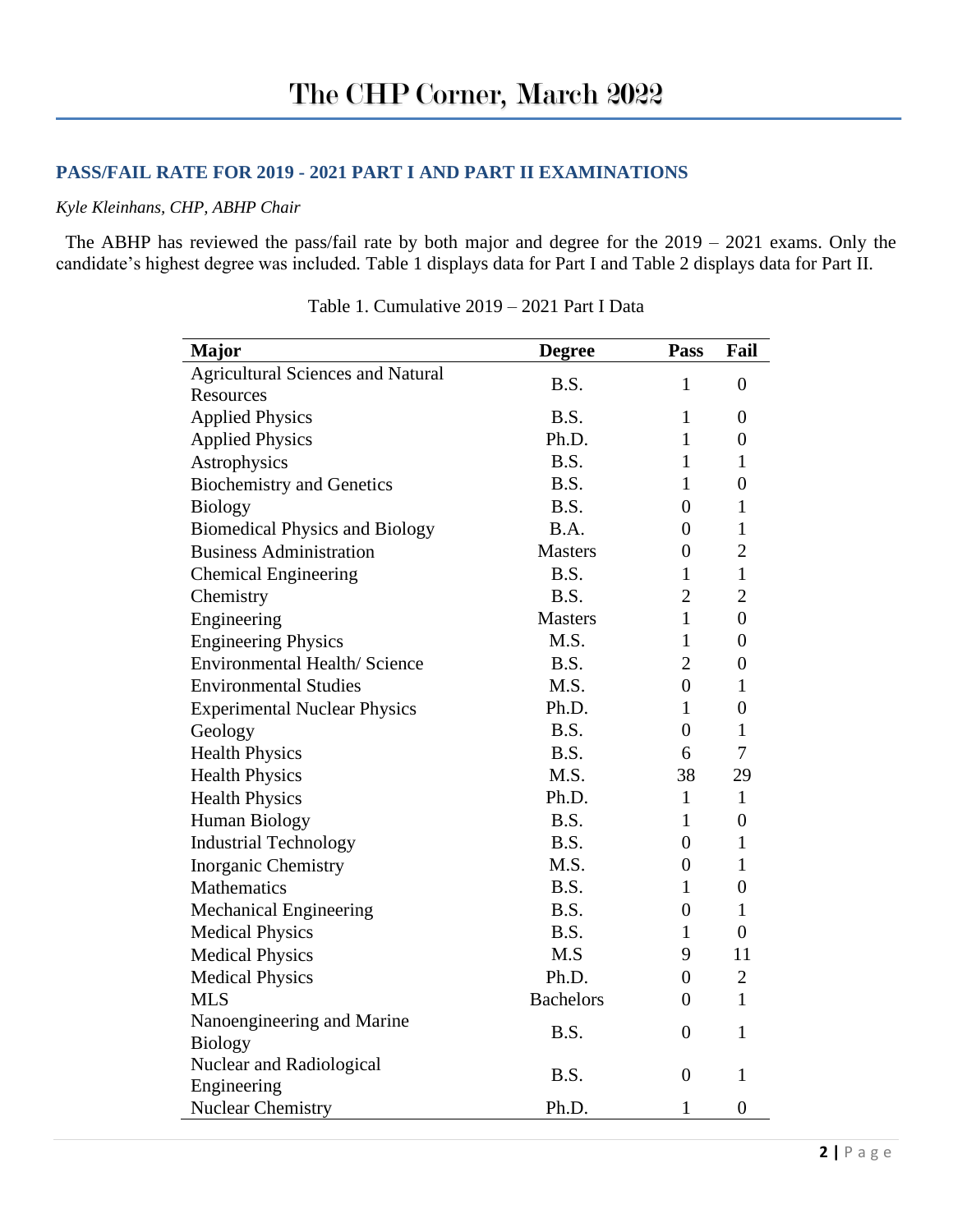| <b>Nuclear Engineering</b>            | B.S.                   | 6                           | 3                |
|---------------------------------------|------------------------|-----------------------------|------------------|
| <b>Nuclear Engineering</b>            | M.S.                   | 8                           | 4                |
| <b>Nuclear Engineering</b>            | Ph.D.                  | 4                           | 4                |
| <b>Nuclear Engineering Technology</b> | B.S.                   | $\mathcal{D}_{\mathcal{L}}$ | 10               |
| <b>Nuclear Engineering Technology</b> |                        |                             |                  |
| Management                            | M.S.                   | $\mathbf{1}$                | $\overline{0}$   |
| Nuclear Plasma Radiological           |                        |                             |                  |
| Engineering                           | B.S                    | $\theta$                    | $\mathbf{1}$     |
|                                       | B.S                    | 0                           | 1                |
| Occupational Health and Safety        |                        |                             |                  |
| Occupational Safety & Health          | M.S.                   | 0                           | $\overline{2}$   |
| Engineering                           |                        |                             |                  |
| Physics                               | B.A./B.S.              | 6                           | 9                |
| Physics                               | M.S.                   | $\overline{2}$              | $\mathbf{1}$     |
| Physics                               | Ph.D.                  | $\overline{2}$              | $\overline{2}$   |
| Physiology                            | MA.                    | $\mathbf{1}$                | $\overline{0}$   |
| Public Health                         | B.S.                   | $\overline{0}$              | $\overline{2}$   |
| Public Health                         | M.A.                   | 1                           | $\boldsymbol{0}$ |
| Radiochemistry                        | Ph.D.                  | 0                           | 1                |
| Radiology                             | Ph.D.                  | 0                           | 1                |
|                                       | <b>Total</b>           | 104                         | 107              |
|                                       | <b>B.A./B.S. Total</b> | 32                          | 45               |
|                                       | M.A./M.S. Total        | 62                          | 51               |
|                                       | <b>Ph.D. Total</b>     | 10                          | 11               |

# The CHP Corner, March 2022

|  |  |  |  | Table 2. Cumulative 2019 – 2021 Part II Data |
|--|--|--|--|----------------------------------------------|
|--|--|--|--|----------------------------------------------|

| <b>Major</b>                             | <b>Degree</b> | <b>Pass</b> | Fail           |
|------------------------------------------|---------------|-------------|----------------|
| <b>Agricultural Sciences and Natural</b> | B.S.          | 1           | 0              |
| Resources                                |               |             |                |
| <b>Applied Physics</b>                   | M.S.          |             | 0              |
| <b>Applied Physics</b>                   | Ph.D.         | Ω           |                |
| <b>Biochemistry and Genetics</b>         | B.S.          |             | 0              |
| <b>Chemical Engineering</b>              | M.S.          | 2           | 0              |
| Chemistry                                | B.S.          |             |                |
| Chemistry                                | M.S.          |             |                |
| Chemistry                                | Ph.D.         |             | 0              |
| <b>Computer Engineering</b>              | B.S.          |             |                |
| <b>Engineering Physics</b>               | M.S.          |             |                |
| <b>Environmental Biology</b>             | B.S.          |             | 0              |
| <b>Environmental Science</b>             | B.S.          |             | 3              |
| <b>Environmental Science</b>             | M.S.          |             | $\overline{2}$ |
| <b>Health Physics</b>                    | B.S.          | 4           | 6              |
| <b>Health Physics</b>                    | M.S.          | 28          | 22             |
| <b>Health Physics</b>                    | Ph.D.         | 3           | 0              |
| <b>Medical Physics</b>                   | M.S.          | 2           | 2              |
|                                          |               |             |                |